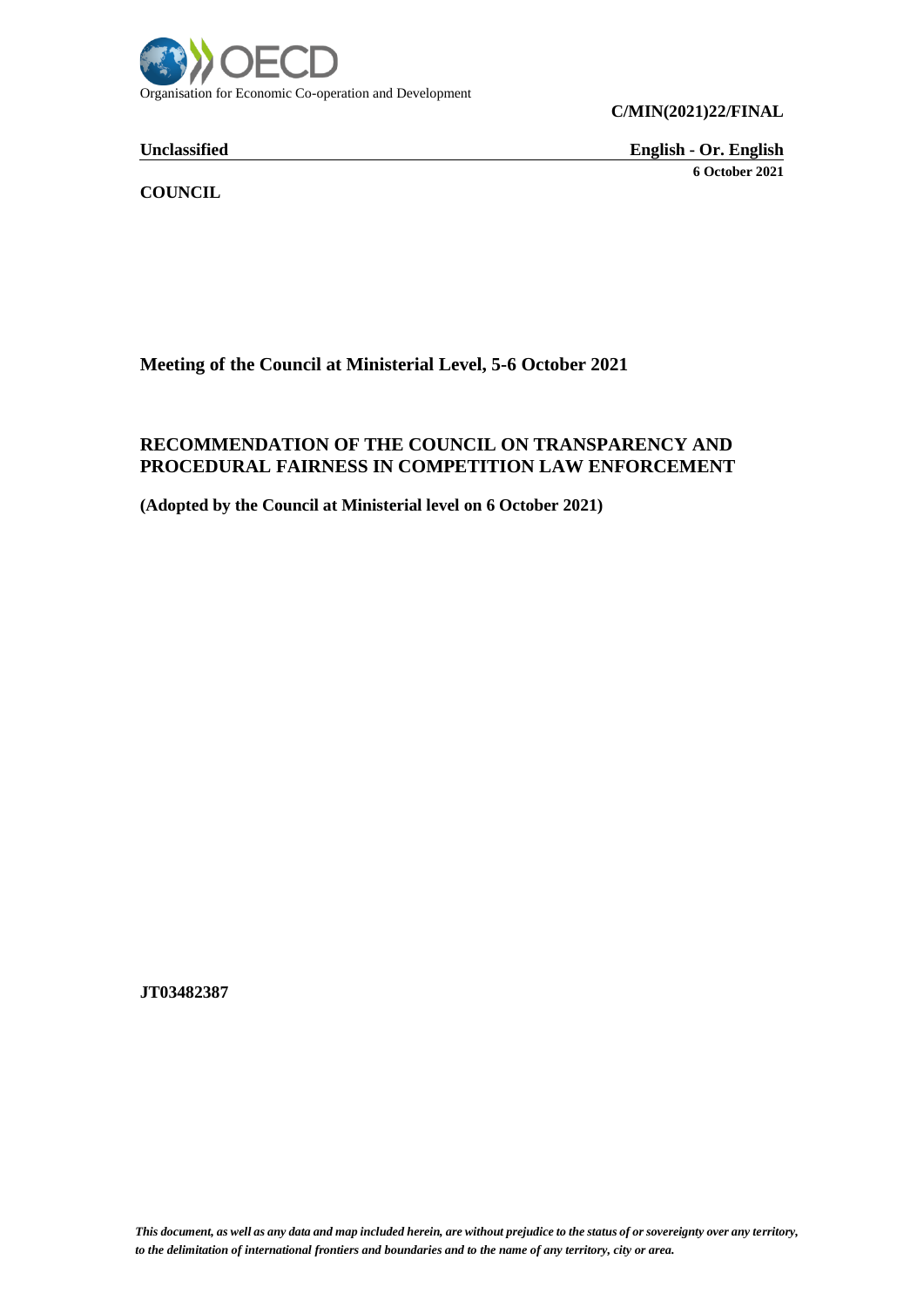#### **2** C/MIN(2021)22/FINAL

## **THE COUNCIL,**

**HAVING REGARD** to Article 5 b) of the Convention on the Organisation for Economic Co-operation and Development of 14 December 1960;

**HAVING REGARD** to the Recommendation of the Council on Merger Review [\[OECD/LEGAL/0333\]](https://legalinstruments.oecd.org/en/instruments/OECD-LEGAL-0333), the Recommendation of the Council on International Co-operation in Competition Investigations and Proceedings [\[OECD/LEGAL/0408\]](https://legalinstruments.oecd.org/en/instruments/OECD-LEGAL-0408) and the Recommendation of the Council concerning Effective Action against Hard Core Cartels [\[OECD/LEGAL/0452\]](https://legalinstruments.oecd.org/en/instruments/OECD-LEGAL-0452);

**HAVING REGARD** to the work on transparency and procedural fairness in the area of competition law enforcement in other international fora, including the International Competition Network;

**CONSIDERING** that transparency and procedural fairness are important for effective and impartial competition law enforcement, and essential to the rule of law, with due regard to the effectiveness of enforcement;

**CONSIDERING** the long-standing work of the Competition Committee on transparency and procedural fairness in the area of competition law enforcement, which demonstrates that there are minimum transparency and procedural fairness standards of universal applicability;

**CONSIDERING** the value in agreeing to transparency and procedural fairness standards in competition law enforcement for Members and non-Members having adhered to this Recommendation (hereafter the "Adherents") in order to promote government support for their implementation;

**RECOGNISING** that competition law enforcement should be fair, predictable and transparent, and perceived as such by interested parties and the public, and should include effective rules, impartial and independent institutions and sound practices;

**RECOGNISING** that co-operation and engagement by parties and third parties are key contributing factors to fair, efficient, and effective investigations;

**RECOGNISING** that Adherents have different legal and institutional frameworks through which they will implement this Recommendation;

#### **On the proposal of the Competition Committee:**

**I. AGREES** that, for the purposes of the present Recommendation, the following definitions are used:

- **Competition law enforcement:** refers to all investigative, prosecutorial or decision-making activities undertaken by Adherents' authorities competent to enforce competition law.
- **Decision:** refers to enforceable administrative decisions, and court orders or judgments.
- **Confidential information:** refers to business secrets and other sensitive information, as well as any other information treated as confidential under applicable law.

**II. RECOMMENDS** that Adherents have a clear legal framework for competition law enforcement with clearly defined and publicly available competition laws and regulations as well as rules, policies, or guidance regarding the identification and treatment of confidential information, and fair and clear rights and obligations for parties and third parties. To that effect, Adherents should: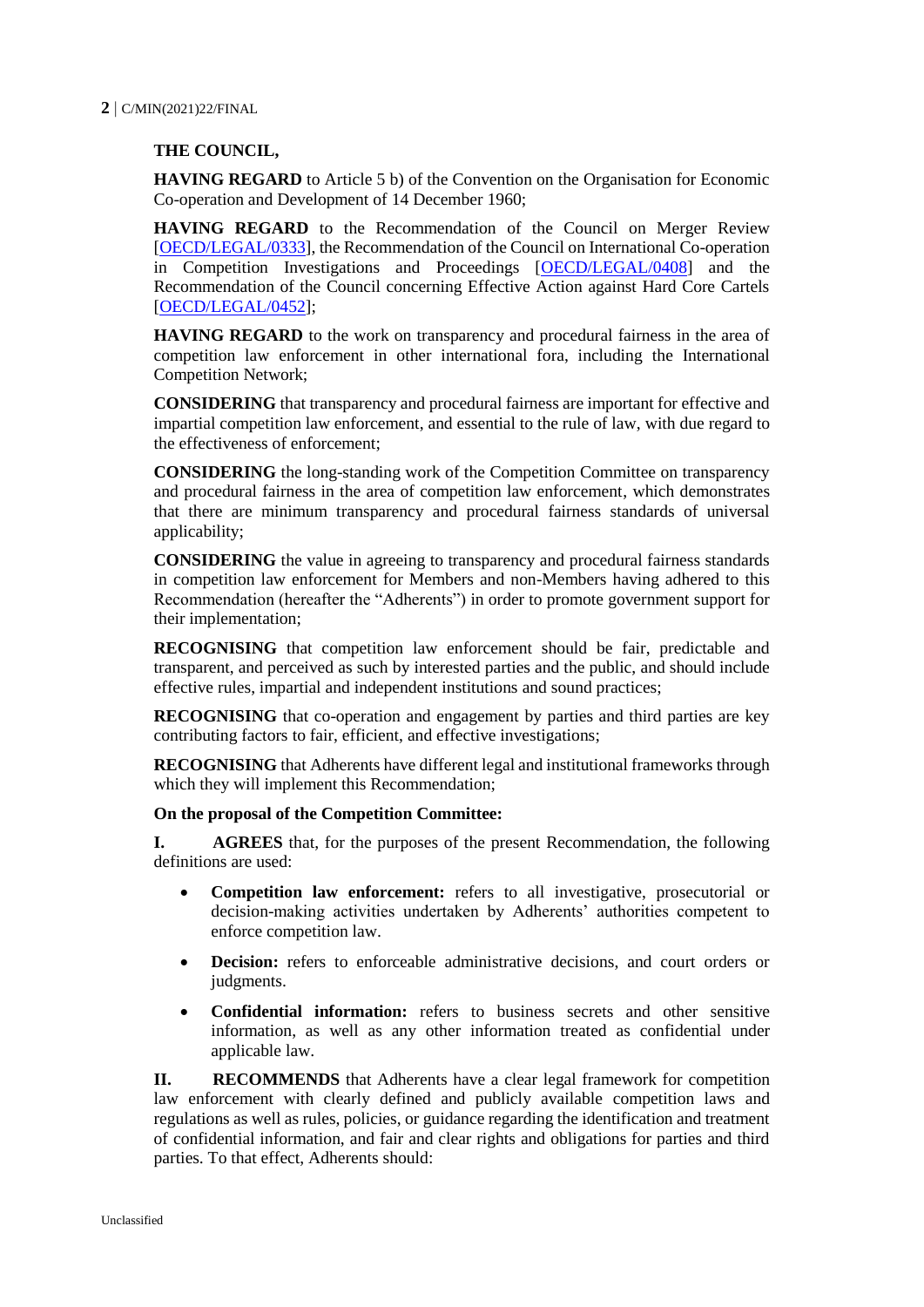#### 1. **Ensure that competition law enforcement is transparent and predictable**, by:

- a) ensuring that the legal framework and procedures of their competition authorities, as well as the applicable procedures and deadlines to lodge applications for court review of decisions, are publicly available;
- b) publishing the facts, legal basis and sanctions relating to decisions, including decisions to settle cases, subject to the protection of confidential information;
- c) promoting transparency of competition authorities' enforcement priorities; and
- d) supporting the implementation of international competition law enforcement transparency and procedural fairness best practices.

2. **Ensure that competition law enforcement is independent, impartial and professional**, by:

- a) guaranteeing that competition law enforcement is conducted by accountable public bodies that enjoy independence, i.e. are free from political interference or pressure, and that interpret, apply and enforce competition law on the basis of relevant legal and economic arguments grounded in sound competition policy principles;
- b) ensuring that competition authorities and courts give appropriate consideration to all relevant information and evidence that they obtain;
- c) having clear and transparent rules to prevent, identify and address any material conflicts of interest of competition authority and court officials involved in competition law enforcement;
- d) ensuring that competition authorities possess sufficient human, financial and enforcement resources as well as expertise in competition law, economics or other relevant disciplines to be able to conduct their duties effectively;
- e) maintaining professional secrecy obligations for officials for information received in their official capacity; and
- f) providing adequate investigative and co-operation tools to competition authorities to conduct competition law enforcement effectively.

### 3. **Ensure that competition law enforcement is non-discriminatory, proportionate and consistent across similar cases**, in particular by:

- a) carrying out competition law enforcement in a reasonable, consistent and nondiscriminatory manner, including without prejudice to the nationalities and ownership of parties under investigation;
- b) tailoring investigations to the seriousness and nature of each case, and avoiding the imposition of unnecessary costs and burdens on parties and third parties or on the competition authority;
- c) having consistent rules and guidelines for procedural steps in competition law enforcement such as requests for information, inspections and interviews and ensuring that these steps do not go beyond the scope of the investigation;
- d) applying internal safeguards for procedural steps in order to ensure lawfulness, proportionality and consistency;
- e) assessing, at key stages, the progress of an investigation and deciding whether to pursue or close the case;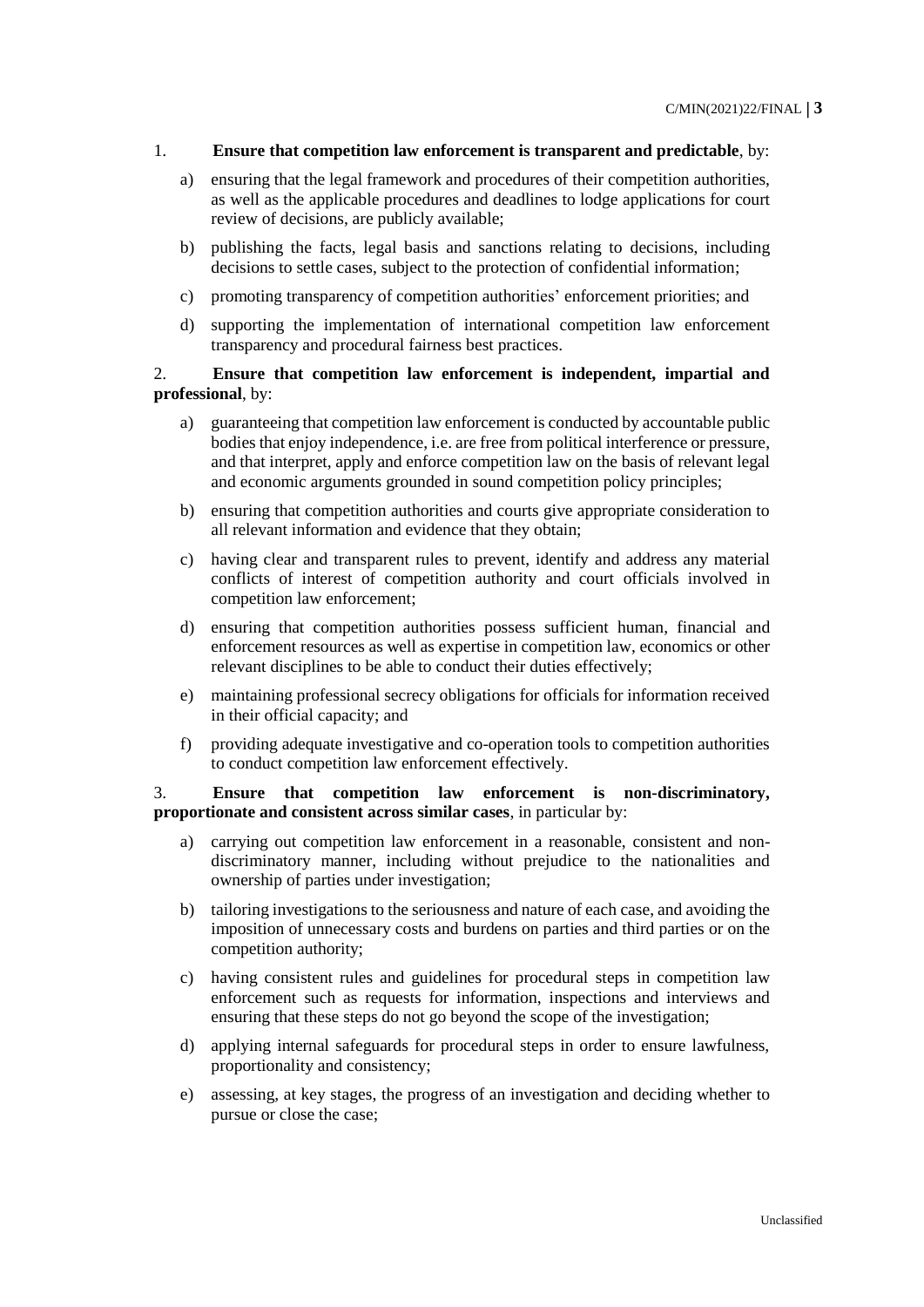#### **4** C/MIN(2021)22/FINAL

- f) ensuring objective decision-making through the thorough examination of facts and evidence, and the application of internal checks and balances for evaluations and decisions; and
- g) ensuring that communications between the decision maker (e.g., competition authority or court, as applicable) and the parties and third parties are in writing, or, if oral, recorded, to the extent possible, in written minutes that form part of the case file or record.

#### 4. **Ensure that competition law enforcement is timely**, by:

- a) concluding competition law enforcement in a reasonable time, taking into account the nature and complexity of the case and the efficient use of the resources of the competition authority;
- b) establishing and following statutory rules or competition authority guidelines or setting internal targets, as appropriate, for the deadlines or length of procedural steps, taking into account the nature and the complexity of the case;
- c) ensuring that competition authorities, parties and third parties have reasonable time to prepare their actions and responses;
- d) encouraging co-operation from parties to avoid delay, since party or third party choices or actions can affect investigative timing.

5. **Inform parties and offer them opportunities to engage meaningfully in the competition law enforcement process**, with due regard to the effectiveness of the investigation, by:

- a) ensuring that parties are notified in writing as soon as feasible and legally permissible that an investigation has been opened and of its legal basis and subject matter, to the extent that this does not undermine the effectiveness of the investigation;
- b) explaining to the parties, as soon as reasonably possible and appropriate during the competition law enforcement process, the factual and legal basis, competition concerns, and the status of the investigation;
- c) ensuring that any public notice by the competition authority of the opening of investigations and the publication of allegations against parties are not presented as a determination of the matter;
- d) affording parties a reasonable opportunity to present views regarding substantive and procedural issues via counsel, in accordance with applicable laws, rules or guidelines. This includes not denying, without due cause, the requests of parties to be represented by a legal counsel of their choosing;
- e) providing parties with meaningful opportunities at key stages to discuss with the competition authority the investigation's facts, progress, and procedural steps, as well as relevant legal and economic reasoning;
- f) offering parties the opportunity to present an adequate defence before a final decision is made. This should include:
	- i) informing parties of all allegations against them and granting them access to the relevant evidence collected by or submitted to the competition authority or court, subject to the protection of confidential and privileged information; and